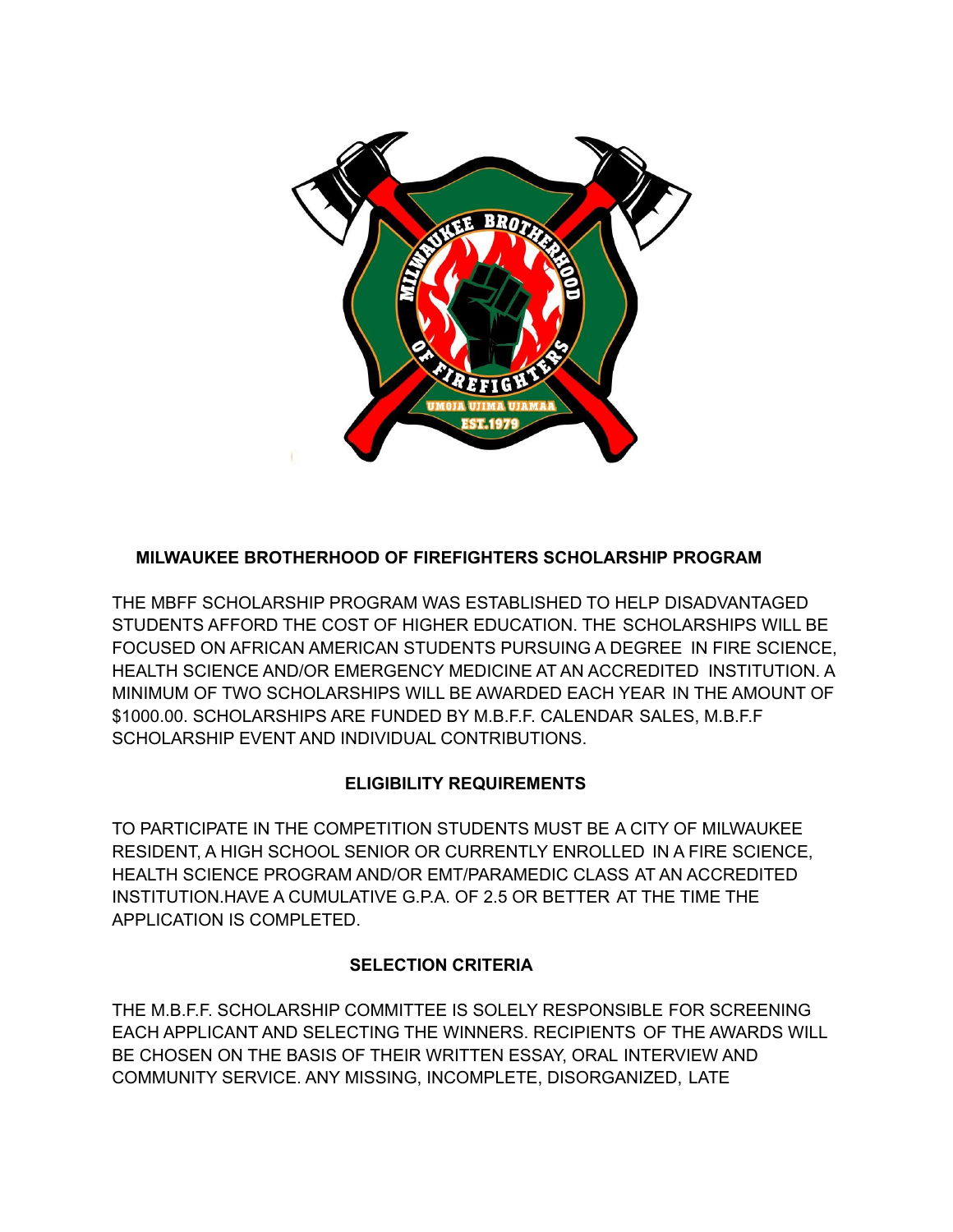DOCUMENTS,OR DOCUMENTS NOT TYPED (EXCLUDING THE SCHOLARSHIP APPLICATION) WILL DISQUALIFY THE APPLICANT.

### **NOTIFICATION AND AWARD DISTRIBUTION**

ONLY STUDENTS WHO ARE CHOSEN WILL BE NOTIFIED BY U.S. MAIL AND EMAIL. THE WINNING RECIPIENTS MUST: BE ACCEPTED AT AN ACCREDITED SCHOOL,SUBMIT A COPY OF THE ACCEPTANCE LETTER AND REGISTRATION FORM TO VERIFY ENROLLMENT BEFORE THE SCHOLARSHIP IS AWARDED. ALL SCHOLARSHIP RECIPIENTS MUST ATTEND THE M.B.F.F. ANNUAL AWARDS AND RECOGNITION RECEPTION IN JUNE .

### **INSTRUCTIONS**

STUDENTS MUST SUBMIT A 500 WORD ESSAY ON " THE IMPORTANCE OF COMMUNITY SERVICE '' A LETTER OF ACCEPTANCE FROM THEIR CHOSEN COLLEGE , TWO LETTERS OF RECOMMENDATION, OFFICIAL HIGH SCHOOL OR COLLEGE TRANSCRIPT. THE COMPLETED APPLICATION (INCLUDING ATTACHED DOCUMENTS) MUST BE EMAILED BY MIDNIGHT OF APRIL 4th, 2021 AND SUBMITTED TO [MKEBROFF@GMAIL.COM](mailto:MKEBROFF@GMAIL.COM)

\* APPLICATION MAY BE DOWNLOADED FROM THE MILWAUKEE BROTHERHOOD OF FIREFIGHTERS WEBSITE [\(mbff.org\)](https://www.mbff.org)

OR \* APPLICATION MAY BE COMPLETED USING GOOGLE DOCS MBFF [SCHOLARSHIP](https://docs.google.com/forms/d/e/1FAIpQLSfIuugrtpDKCyt5B2Y9MuF4JqULyBzdgb9Cpfy5HvkgcWaCQw/viewform) [APPLICATION](https://docs.google.com/forms/d/e/1FAIpQLSfIuugrtpDKCyt5B2Y9MuF4JqULyBzdgb9Cpfy5HvkgcWaCQw/viewform)

|  | Mailing                                                                                                                                                                                                                                 |
|--|-----------------------------------------------------------------------------------------------------------------------------------------------------------------------------------------------------------------------------------------|
|  | Are you a full-time student? Yes or No (if yes please provide current school<br>schedule) Age: Gender: Communications                                                                                                                   |
|  |                                                                                                                                                                                                                                         |
|  | Email<br>Address: Andreas Address: Address: Address: Address: Address: Address: Address: Address: Address: Address: Address: Address: Address: Address: Address: Address: Address: Address: Address: Address: Address: Address: Address |
|  |                                                                                                                                                                                                                                         |
|  | <b>Phone Number:</b>                                                                                                                                                                                                                    |